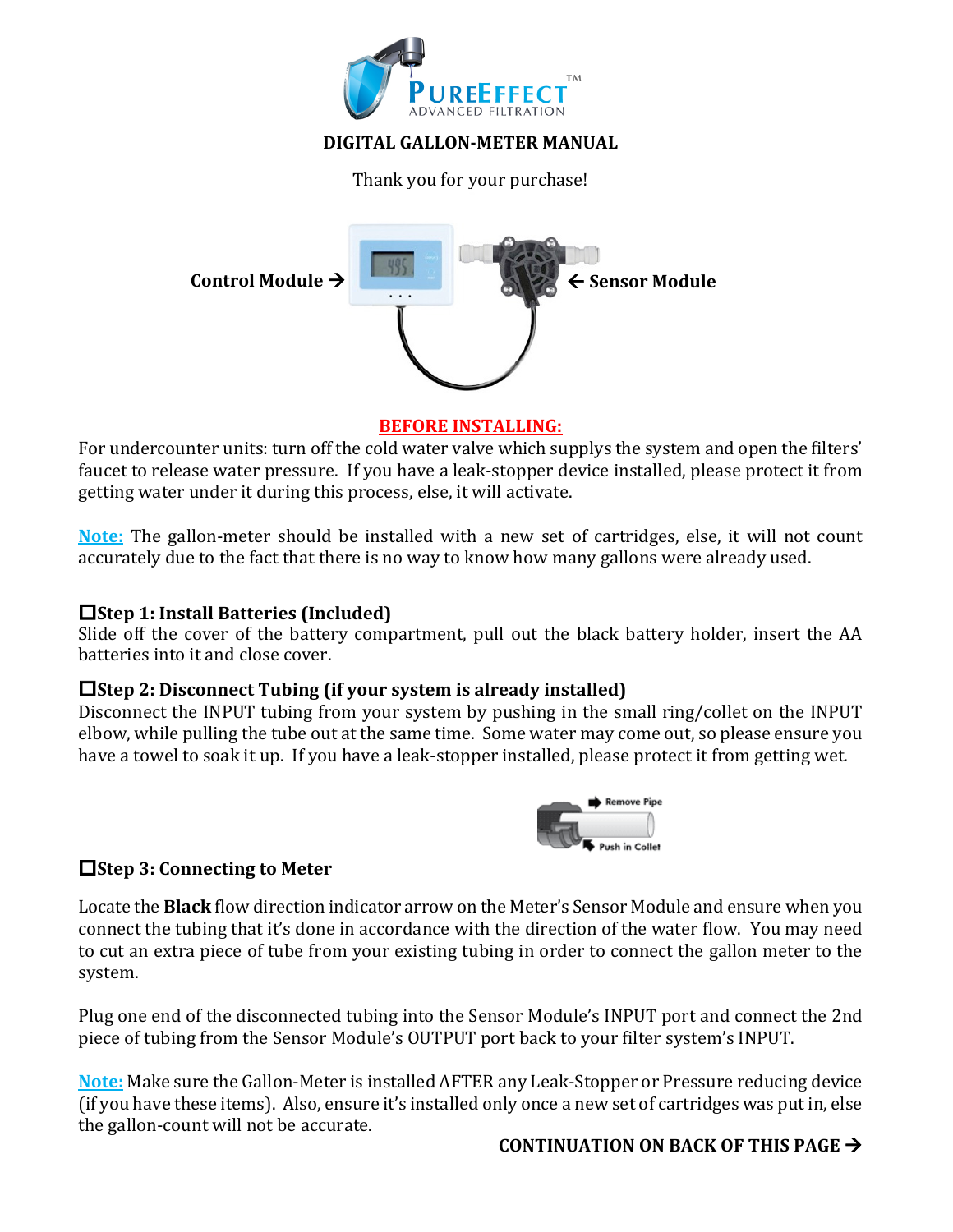# **UNDERCOUNTER INSTALLATION DIAGRAM:**



# o**Step 4: Placement**

You mav attach the control module (display) to a visible location on the cabinet wall using the double-sided sticky tape (press for 30 seconds to adhere), or leave it on top of the filter bracket.

# $\Box$  Step 5: Setting the Gallon Meter

**NOTE:** For your convenience the gallon-meter is already pre-set to 500 gallons and 360 days *(whichever comes first):* this is our Optimal Recommended Cartridge Change Interval. Skip this Step for now, but you'll need to "Quick-Reset" the meter when it reaches  $0$  gallons or  $0$  days and you replace the cartridges.

# **Quick-Reset:**

**When your meter reaches "0" gallons or 0 days (whichever is first), insert new cartridges and before flushing them:**

- 1. Press DISPLAY button until you see the "0 gal" or 0 day" screen.
- 2. Press **RESET** button once to reset the meter. (This automatically resets the meter back to *500 gal and 360 days. Verify that it's set correctly by pressing display).*

*If* this does not work, set the meter manually via Steps A and B below.

A. Enter Manual Settings Mode *(if Quick-Reset option does not work):* Press DISPLAY button once to turn on the display, hold **RESET** for apx. 10 sec. until it beeps to clear all settings. Then, **HOLD DISPLAY** button and press **RESET** once: the word "OFF" will blink. **Note:** The meter is now in *settings* mode as long as the display is blinking. If user input isn't detected in a few seconds blinking *will stop, please re-enter settings mode.*

**B.** Set Gallon & Day Capacity: While "OFF" is blinking press DISPLAY button 5x until you reach **500 gal.** *(300 for COMPACT Single Chamber System)*, then press **RESET** to save. "OFF" will blink again, press **DISPLAY** Button 12x until you see 360 day and press RESET again to save.

*Verify* that it's set correctly by pressing display several times.